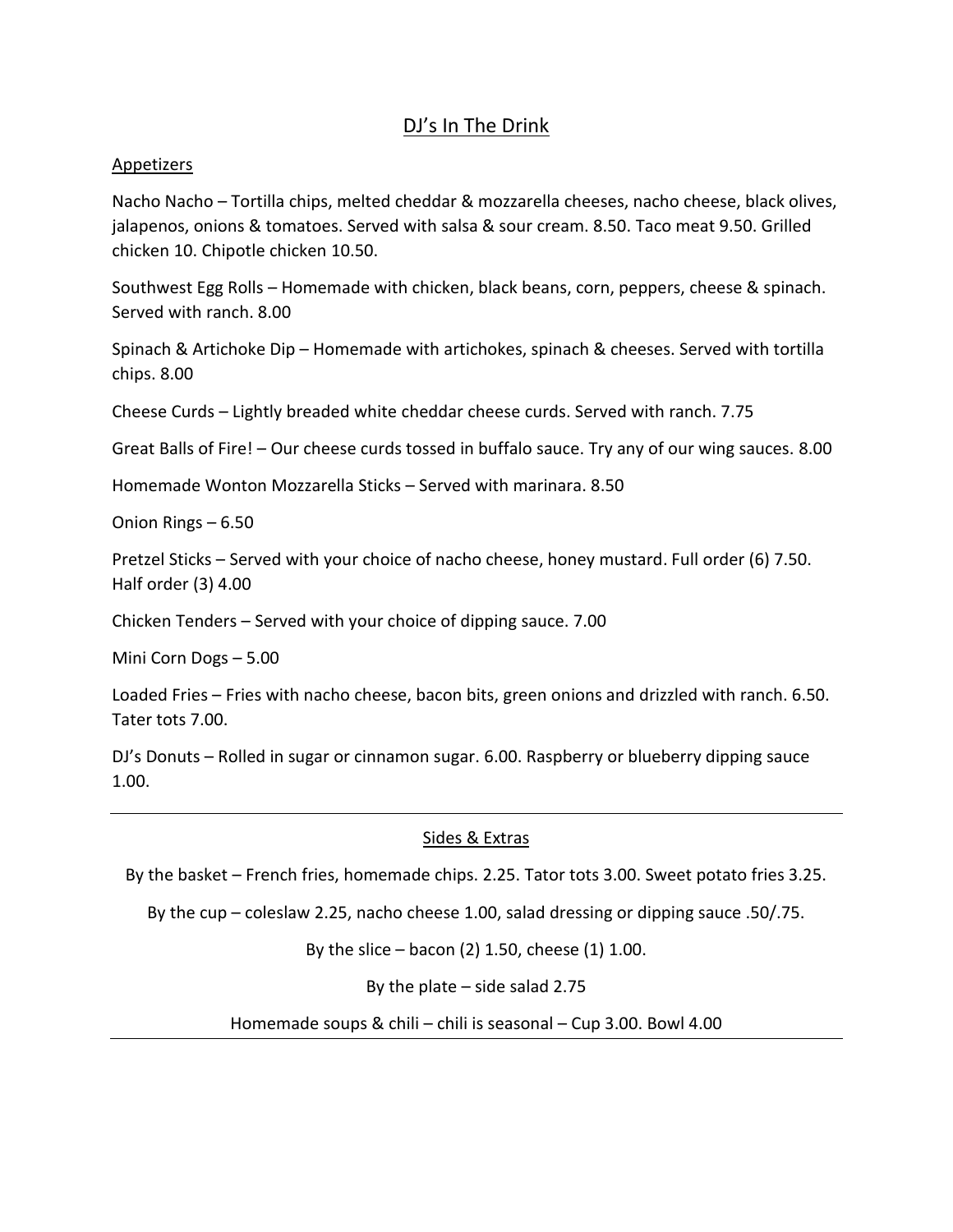## Homemade Thin Crust Za

10" – 8.50. 1.00 each additional topping.

12" – 10.00. 1.75 each additional topping.

16" – 14.00. 2.75 each additional topping.

Meats – Bacon, grilled chicken, ground beef, ham, pepperoni, sausage.

Veggies – Black olives, garlic, giardiniera, green olive, green pepper, mushroom, onion, pepperoncini, pineapple, red pepper, tomato.

Sauces – Substitute any wing sauce for the price a topping.

Special Toppings – Chipotle chicken, corned beef, Italian beef, pot roast, spinach & artichoke dip. All available for an upcharge.

Salads

All salads made with grilled chicken. Substitute crispy chicken add 1.00.

Dressings: Bleu cheese, honey mustard, French, Italian, oil & vinegar, ranch, spicy ranch, 1000 island.

Plain Jane Chicken Salad – Lettuce, grilled chicken, cheddar cheese, grape tomatoes, red onion & croutons. 8.00

Cobb Salad – Lettuce, grilled chicken, bacon, black olives, bleu cheese crumbles, cheddar cheese, egg & grape tomatoes. 9.50

Buffalo Chicken Salad – Lettuce, grilled chicken covered in buffalo sauce, bleu cheese crumbles, bacon, grape tomatoes, red onions & tortilla chips. 8.75

# Chicken Wings (6 wings per sauce)

6 wings 9.00

12 wings 15.00

18 wings 19.00

24 wings 25.00

Sauces – Garlic parmesan, teriyaki, secret weapon, bbq, golden bbq, general tso, Caribbean jerk, buffalo, d's sauce, spicy ranch, siracha bourbon, sweet chil, Korean zing, mango habanero, hot honey, hot.

Dry Rubs – Lemon pepper, sun dried tomato & garlic, roasted garlic peppercorn, caribben jerk, Jamaican jerk, Cajun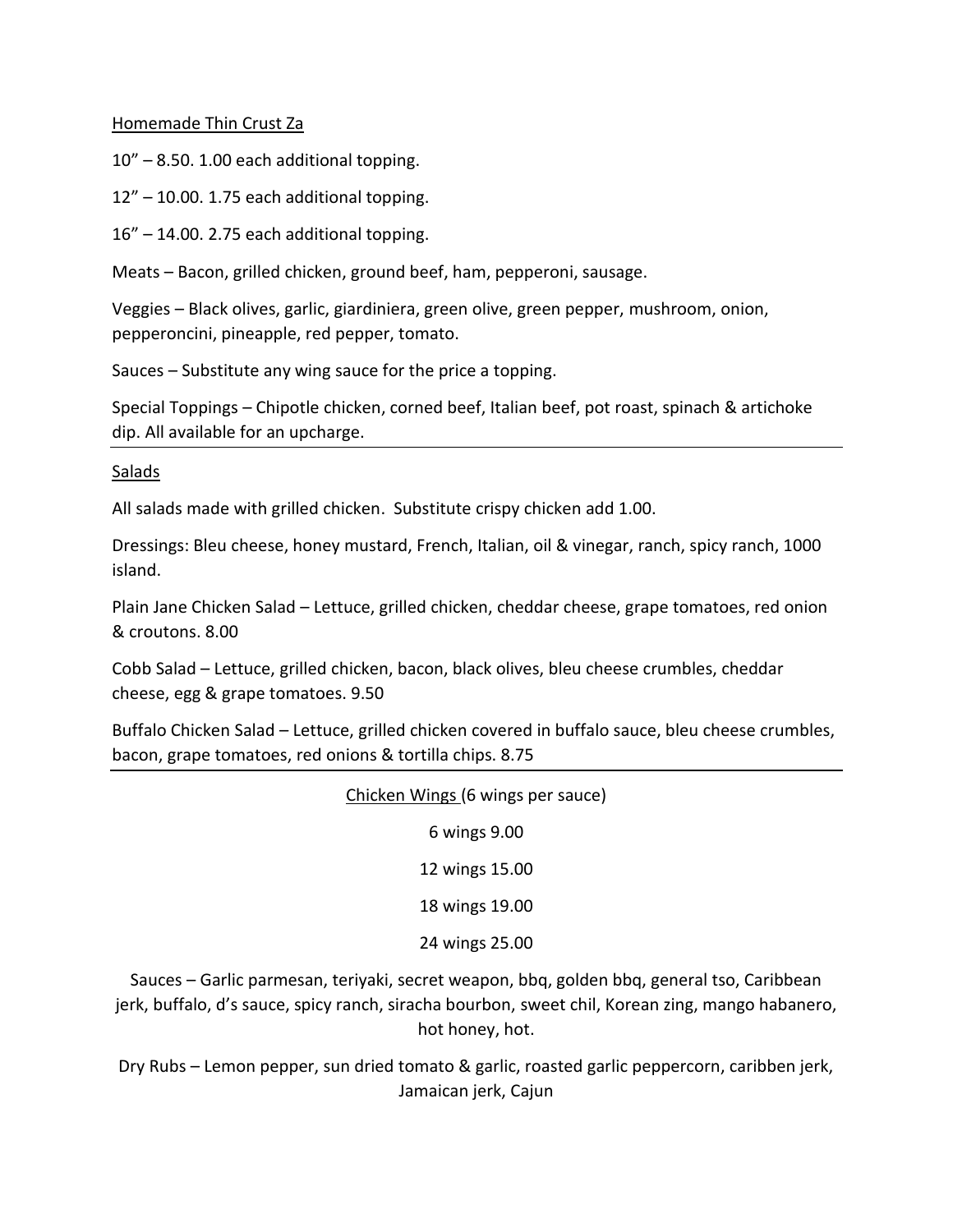All specialty, chicken Sandwiches and burgers served with potato chips. French fries or homemade chips add 1.00. Onion rings, tater tots, sweet potato fries, coleslaw, side salad, or cup of soup add 2.00. Sub a pretzel bun add 1.00. Double protein 2.50. Add an egg for 1.00.

#### DJ's Specialty Sandwiches

The Reuben – Corned beef on grilled rye bread, melted swiss cheese, sauerkraut & 1000 island. 9.25

Italian Beef – Thin sliced beef served on a hoagie roll with a side of au jus. 9.50

Classic Grilled Cheese – Your choice of cheese on your choice of bread. 5.25. Add bacon, chipotle chicken, ham for 1.00 more each.

Bacon. Lettuce. Tomato. – Made with mayo & on your choice of toast. 6.50.

Shrimp Po' Boy – Crispy shrimp, shredded lettuce, coleslaw, sliced tomatoes & onions with our homemade bang bang sauce. 9.75.

#### DJ's Burgers

Cheeses – American, bleu cheese, cheddar, mozzarella, pepper jack, provolone, swiss.

Homemade veggie burger available. All burgers are served with LTOP upon request.

DJ's Original Cheeseburger – 10.00. Add bacon for 1.00.

Smokehouse – BBQ sauce, bacon, cheddar cheese & topped with onion rings. 11.00.

Mushroom Swiss – Grilled mushrooms & swiss. 10.75.

Jalapeno Cheddar Burger– Grilled jalapenos, grilled onions with cheddar cheese & served with a side of spicy ranch. 10.75.

Patty Melt – Grilled onions & swiss cheese on marble rye. 10.75.

Bang Bang – Coleslaw, pepper jack cheese & our homemade bang bang sauce on top. 11.00.

Bacon Bleu Burger – Bleu cheese crumbles, grilled onions & bacon. 11.25.